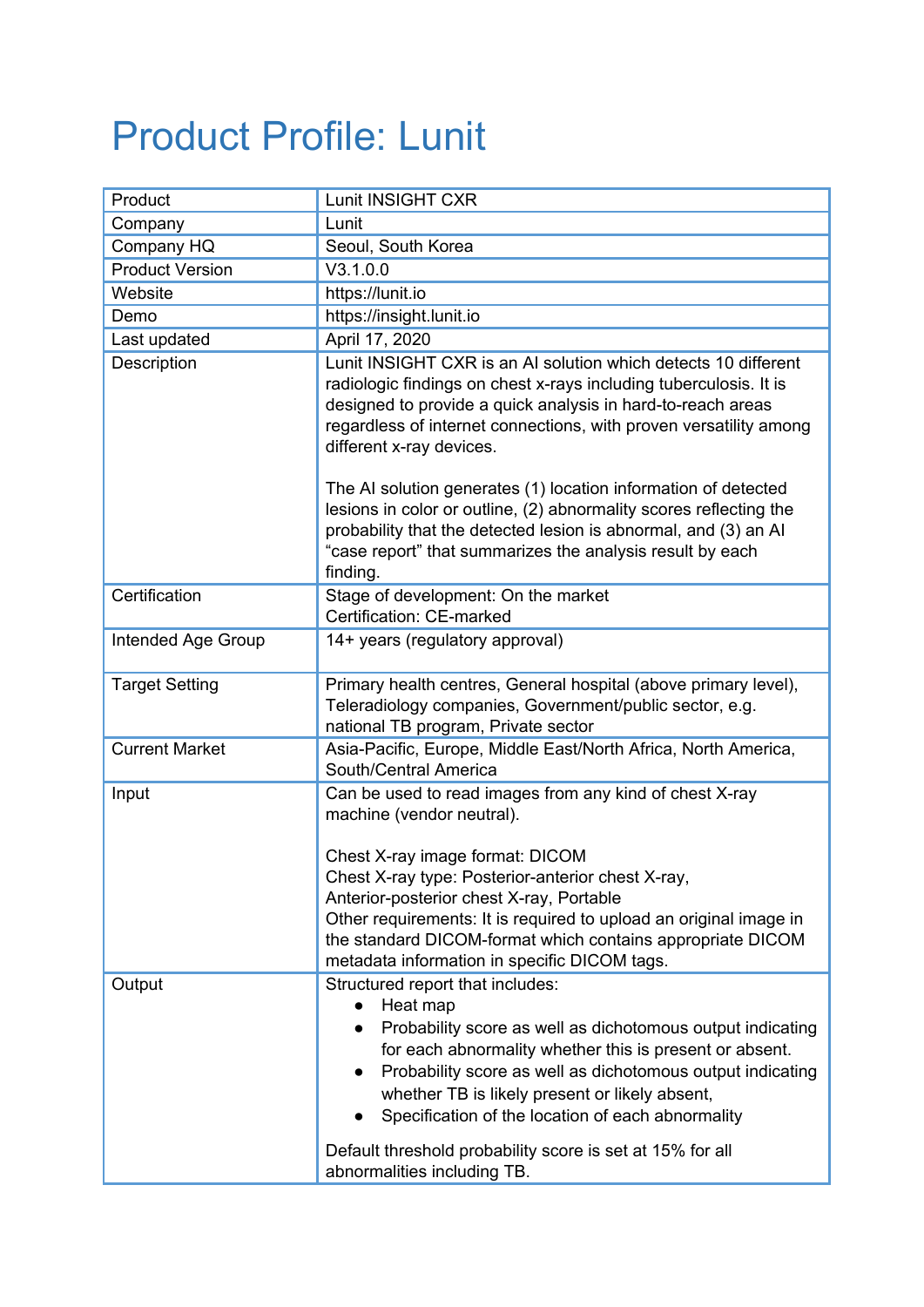Chest abnormalities detected by the product for which a separate abnormality score is given include:

Atelectasis, Calcification, Cardiomegaly, Consolidation, Fibrosis, Mediastinal Widening, Nodule, Pleural Effusion, Pneumoperitoneum, Pneumothorax and TB.

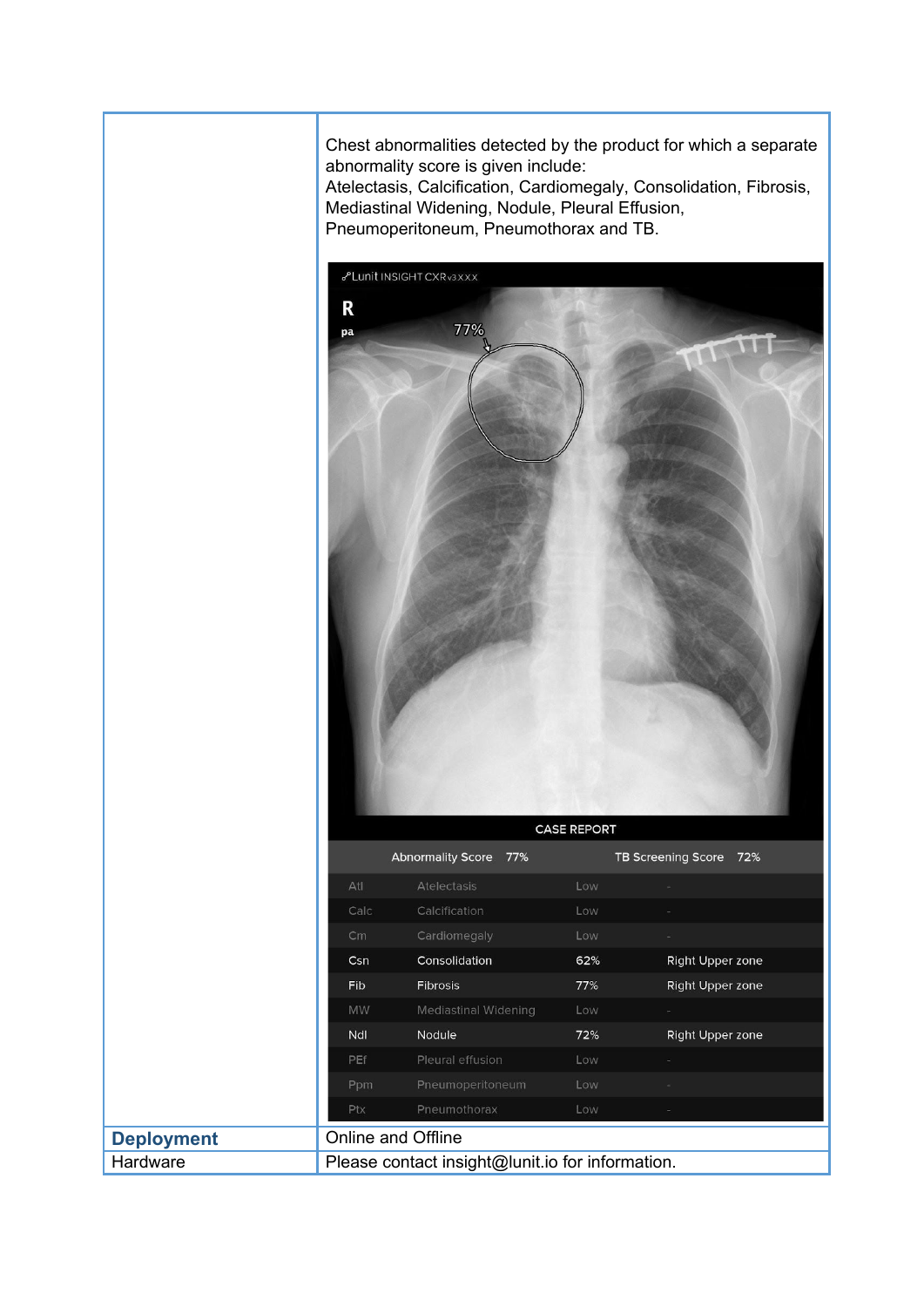| Xray machine validation                      | Please contact insight@lunit.io for information.                                                                                                                                                                                                                                                                                                                 |  |
|----------------------------------------------|------------------------------------------------------------------------------------------------------------------------------------------------------------------------------------------------------------------------------------------------------------------------------------------------------------------------------------------------------------------|--|
| Software                                     | Please contact insight@lunit.io for information.                                                                                                                                                                                                                                                                                                                 |  |
| Server                                       | Please contact insight@lunit.io for information.                                                                                                                                                                                                                                                                                                                 |  |
| Integration                                  | Lunit INSIGHT CXR can be integrated with a legacy Picture<br>Archiving and Communication System (PACS) which                                                                                                                                                                                                                                                     |  |
|                                              | communicates via DICOM C-STORE.                                                                                                                                                                                                                                                                                                                                  |  |
| <b>Processing Time</b>                       | About 20 seconds per one X-ray                                                                                                                                                                                                                                                                                                                                   |  |
| <b>Data Sharing &amp; Privacy</b>            |                                                                                                                                                                                                                                                                                                                                                                  |  |
| Server location (for online<br>product)      | Amazon Web Services is used. Local or national servers can be<br>set up if required.                                                                                                                                                                                                                                                                             |  |
| Data shared with<br>manufacturer?            | <b>No</b>                                                                                                                                                                                                                                                                                                                                                        |  |
| De-identification (option<br>to deidentify?) | Yes. The Lunit DICOM Gateway anonymizes all personal<br>information before transferring original images to the analysis<br>server.                                                                                                                                                                                                                               |  |
| <b>Software Updates</b>                      |                                                                                                                                                                                                                                                                                                                                                                  |  |
| Frequency                                    | At least once a year.                                                                                                                                                                                                                                                                                                                                            |  |
| Cost                                         | Please contact insight@lunit.io for information.                                                                                                                                                                                                                                                                                                                 |  |
| <b>Price</b>                                 | LUNIT INSIGHT offers volume-based pricing for the use of the                                                                                                                                                                                                                                                                                                     |  |
|                                              | license. When using the online solution, the volume-based price<br>includes maintenance.                                                                                                                                                                                                                                                                         |  |
|                                              | When using the offline solution, maintenance is optional.                                                                                                                                                                                                                                                                                                        |  |
|                                              | Infrastructure fee, customization and consulting fee are subject to                                                                                                                                                                                                                                                                                              |  |
|                                              | change depending on the operating environment.                                                                                                                                                                                                                                                                                                                   |  |
| <b>Product Development</b>                   |                                                                                                                                                                                                                                                                                                                                                                  |  |
| Method                                       | Supervised deep learning (CNN)                                                                                                                                                                                                                                                                                                                                   |  |
| Training                                     | Please contact insight@lunit.io for information.<br>The product was trained on 200,000 chest X-rays                                                                                                                                                                                                                                                              |  |
| Reference Standard                           | Please contact insight@lunit.io for the information.                                                                                                                                                                                                                                                                                                             |  |
|                                              | Chest CT, pathology reports with chest abnormalities and culture<br>test result for tuberculosis.                                                                                                                                                                                                                                                                |  |
| <b>Publications</b>                          | 1. Nam JG, Park S, Hwang EJ, Lee JH, Jin K-N, Lim KY, et al.<br>Development and Validation of Deep Learning-based Automatic<br>Detection Algorithm for Malignant Pulmonary Nodules on Chest<br>Radiographs. Radiology [Internet]. 2019 Jan 1 [cited 2020 Apr<br>16];290(1):218-28. Available from:<br>http://pubs.rsna.org/doi/10.1148/radiol.2018180237         |  |
|                                              | 2. Eui Jin Hwang, Sunggyun Park, et al. Development and<br>Validation of a Deep Learning-based Automatic Detection<br>Algorithm for Active Pulmonary Tuberculosis on Chest<br>Radiographs   Clinical Infectious Diseases   Oxford Academic<br>[Internet]. 2018 Nov [cited 2020 Apr 16]. Available from:<br>https://academic.oup.com/cid/article/69/5/739/5174137 |  |